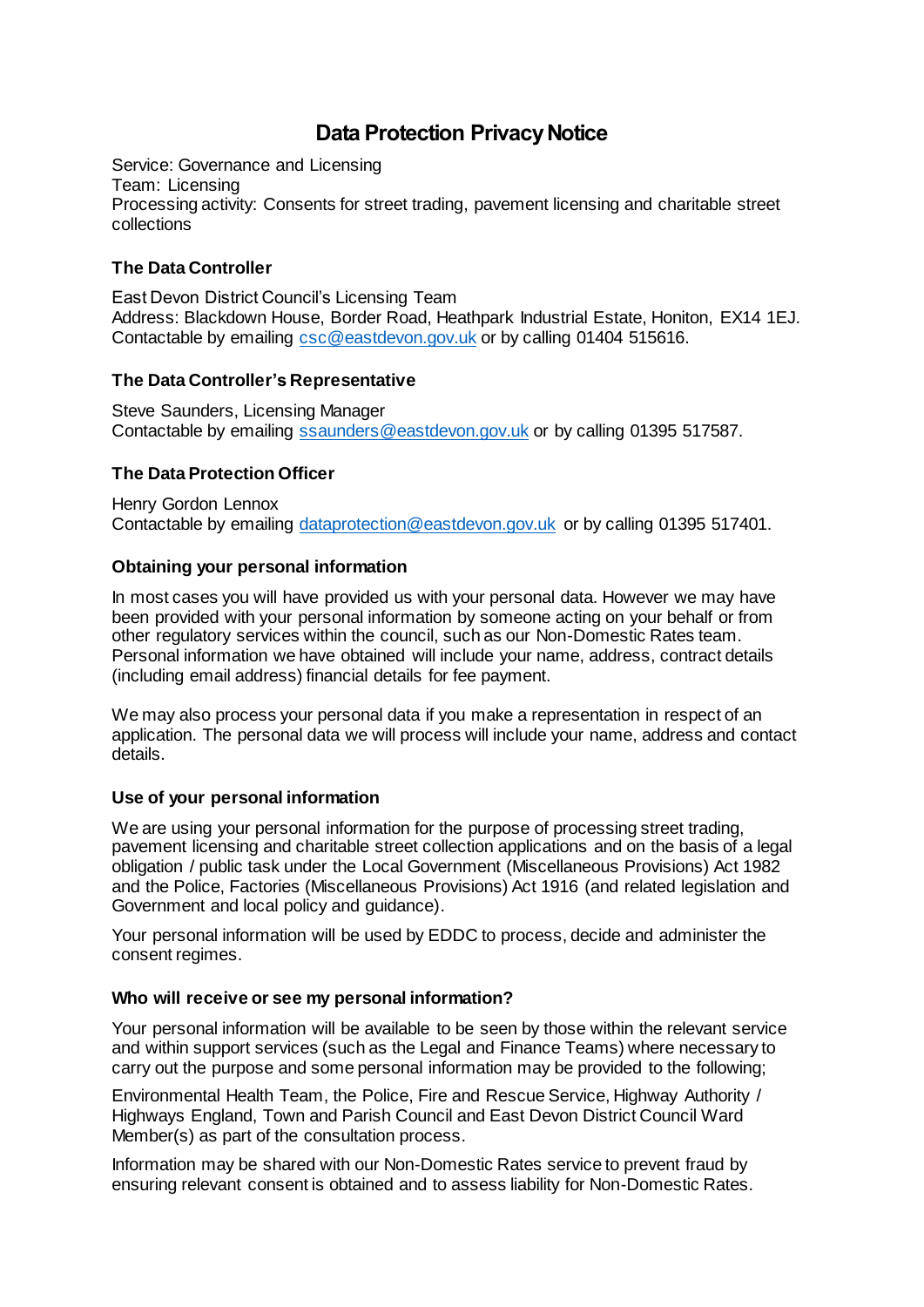Depending on our legal obligations, some or all of your personal information which you have given us will be accessible to the public through our online public register.

Summaries of representations received may be provided to the applicant but we will not share any data externally which identifies individual contributors, unless we are provided with consent to do so.

We may also share information with our Corporate Safety Officer when our staff safety is viewed as being at risk. Information may also be shared with partner agencies during safeguarding investigations and for fraud identification and prevention.

We may also share information with our corporate safety officer when our staff safety is viewed as being at risk. Information may also be shared with partner agencies during safeguarding investigations and for fraud identification and prevention.

Your personal information will be stored securely within our IT system and will not be accessible to anyone else, including other services within the Council, unless detailed above.

#### **Retention**

All your personal information will be held by us only for as long as is necessary and then in accordance with any legal requirements imposed upon us and the Council's retention schedule. For more information please go to our website to view our [Retention schedule](http://eastdevon.gov.uk/access-to-information/data-protection/document-retention-schedules/)

#### **Transferring personal information outside of the EU**

Your personal information will not be transferred outside the EU or to any international organisations by the Council. It should be noted that the Council has no control over those accessing its online public registers nor what someone does with any information they obtain from them.

#### **Your rights**

Whatever our use of your personal information you have the right of access to that personal information (this means confirmation that we are using your personal information, access to it as well as other detail) and the right to seek rectification if the information is inaccurate.

Because we are using your information on the basis of legal obligation and public task then you also have the following rights in respect of how we use your personal information;

Legal obligation – you have the right to restrict processing.

Public task – the right to object and right to restrict processing.

Also, if you object to our use of your personal information and there is no overriding legitimate interest for us to continue using it or we have used your personal information unlawfully or it is no longer necessary for us to have the personal information, the right to erasure is also available to you.

Details on each of these rights and to how you exercise can be found on our website in the [Your Rights](https://eastdevon.gov.uk/access-to-information/data-protection/data-protection-information/your-rights/) pages.

#### **Complaints**

If you are dissatisfied with the way the Council has used your personal information then you may wish in the first instance to make a complaint to the Data Protection Officer. This can be done by;

Writing to: Data Protection Officer, Information and Complaints, East Devon District Council, Blackdown House, Border Road, Heathpark Industrial Estate, Honiton, EX14 1EJ.